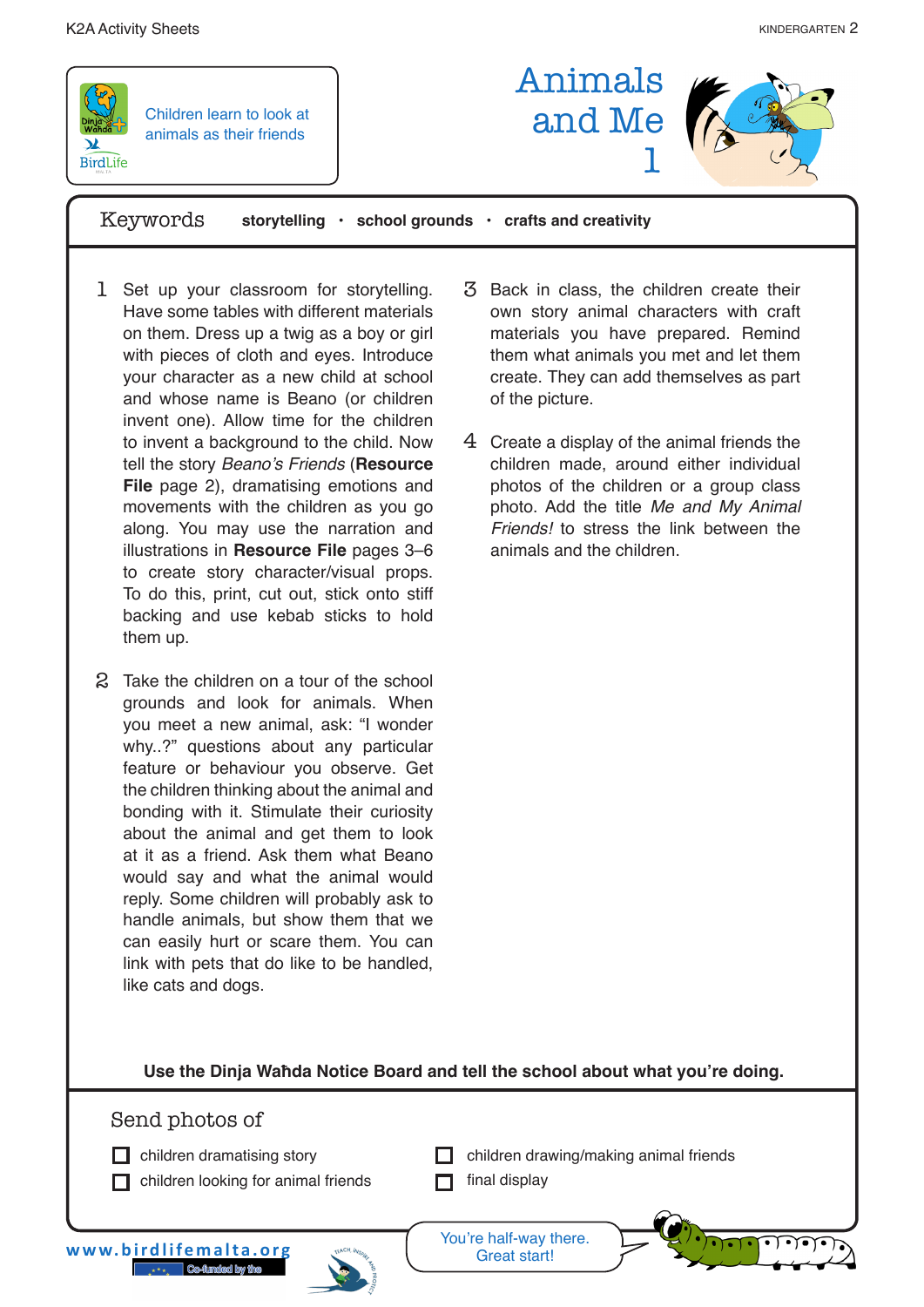



Children learn about caring for animals in nature

Keywords **storytelling • sound and movement • outing • creativity**

- 1 This activity is based on the story Fiks fl-Inkwiet / Fiks in Trouble (**Resource File**  pages 7–8). Before reading the story, familiarise the children with the animals (mouse, butterfly, spider, lizard, robin) that feature in the story. Show the Five Animals clips (K2C in **Action Pack**) and after each one, ask the children to pretend to be the animal: do characteristic physical movements and make sounds. Question individuals why they are choosing particular movements and positions, which will show you how much they followed the animal's behaviour. For every animal ask, "Is a \_\_\_\_\_\_ like you?" Question their answers and try to find links that make us similar, e.g. we eat, run, see, shelter from the rain, enjoy the sun, etc., every time making links to what the children bring up.
- 2 The best way to introduce woodland would be to take your class to Buskett. Then you could let the children explore and find webs and flowers (you'll also hear robins if you go in October–March, maybe spot one). You can then read them the story in a real woodland setting.
- 3 Read the story Fiks fl-Inkwiet / Fiks in Trouble about a butterfly who ventures into a forest and runs into all sorts of problems. You may use the character

pictures in **Resource File** pages 9–11 to illustrate the story as you read. To do this, print and cut out the pictures, stick them to stiff backing and use kebab sticks to hold them up. After reading, you can use these resources to make a story map and practise re-telling skills.

2

Animals

and Me

- 4 While reading, let the children dramatise the action. Why not create a movement for each character? Allow the concepts to grow in the children's mind and go along with links, other activities and discussions that emerge, making sure the values about caring for living things come across. After the reading, create a forest frieze or a line-up of 3D characters with children's drawings and/or creations from any material you wish them to be creative with.
- For the woodland itself, introduce pot 5 plants and have them in a forest-like arrangement, with help and suggestions from the children. Once the forest and story characters are set up, the children can re-tell the story, with variations they invent. Lead with questions and guide them to include caring for nature as well as caring for the pot plants.